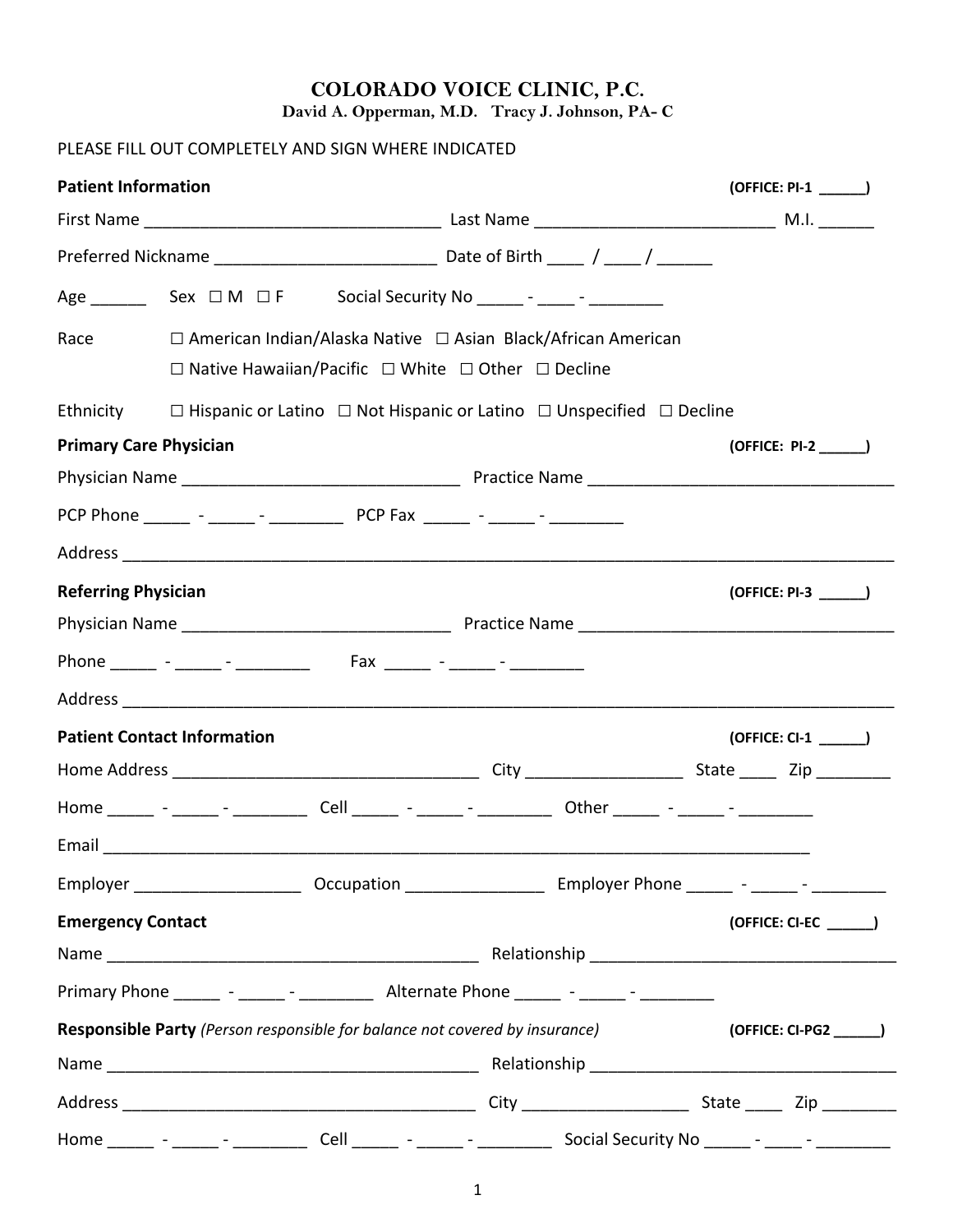|          |                                                                                                                                                                                                                    |  |           | (OFFICE: CI-PG1 )                                                                                                                                                                                                                                                                                                                                                                                                                                                                                                                                                                                                                                                                                                                                                                                                     |
|----------|--------------------------------------------------------------------------------------------------------------------------------------------------------------------------------------------------------------------|--|-----------|-----------------------------------------------------------------------------------------------------------------------------------------------------------------------------------------------------------------------------------------------------------------------------------------------------------------------------------------------------------------------------------------------------------------------------------------------------------------------------------------------------------------------------------------------------------------------------------------------------------------------------------------------------------------------------------------------------------------------------------------------------------------------------------------------------------------------|
|          |                                                                                                                                                                                                                    |  |           |                                                                                                                                                                                                                                                                                                                                                                                                                                                                                                                                                                                                                                                                                                                                                                                                                       |
|          |                                                                                                                                                                                                                    |  |           |                                                                                                                                                                                                                                                                                                                                                                                                                                                                                                                                                                                                                                                                                                                                                                                                                       |
|          |                                                                                                                                                                                                                    |  |           |                                                                                                                                                                                                                                                                                                                                                                                                                                                                                                                                                                                                                                                                                                                                                                                                                       |
|          |                                                                                                                                                                                                                    |  |           |                                                                                                                                                                                                                                                                                                                                                                                                                                                                                                                                                                                                                                                                                                                                                                                                                       |
|          |                                                                                                                                                                                                                    |  |           |                                                                                                                                                                                                                                                                                                                                                                                                                                                                                                                                                                                                                                                                                                                                                                                                                       |
|          |                                                                                                                                                                                                                    |  |           |                                                                                                                                                                                                                                                                                                                                                                                                                                                                                                                                                                                                                                                                                                                                                                                                                       |
|          |                                                                                                                                                                                                                    |  |           |                                                                                                                                                                                                                                                                                                                                                                                                                                                                                                                                                                                                                                                                                                                                                                                                                       |
|          |                                                                                                                                                                                                                    |  |           |                                                                                                                                                                                                                                                                                                                                                                                                                                                                                                                                                                                                                                                                                                                                                                                                                       |
|          |                                                                                                                                                                                                                    |  |           |                                                                                                                                                                                                                                                                                                                                                                                                                                                                                                                                                                                                                                                                                                                                                                                                                       |
|          |                                                                                                                                                                                                                    |  |           |                                                                                                                                                                                                                                                                                                                                                                                                                                                                                                                                                                                                                                                                                                                                                                                                                       |
|          |                                                                                                                                                                                                                    |  |           |                                                                                                                                                                                                                                                                                                                                                                                                                                                                                                                                                                                                                                                                                                                                                                                                                       |
|          |                                                                                                                                                                                                                    |  |           |                                                                                                                                                                                                                                                                                                                                                                                                                                                                                                                                                                                                                                                                                                                                                                                                                       |
| Reaction |                                                                                                                                                                                                                    |  |           |                                                                                                                                                                                                                                                                                                                                                                                                                                                                                                                                                                                                                                                                                                                                                                                                                       |
|          |                                                                                                                                                                                                                    |  |           | (OFFICE: Yel-P                                                                                                                                                                                                                                                                                                                                                                                                                                                                                                                                                                                                                                                                                                                                                                                                        |
| Dosage   |                                                                                                                                                                                                                    |  | Frequency |                                                                                                                                                                                                                                                                                                                                                                                                                                                                                                                                                                                                                                                                                                                                                                                                                       |
|          |                                                                                                                                                                                                                    |  |           | (OFFICE: HX                                                                                                                                                                                                                                                                                                                                                                                                                                                                                                                                                                                                                                                                                                                                                                                                           |
|          | Who We May Speak To Regarding Medical Care<br>Are you allergic to any medications $\Box$ No $\Box$ Yes<br>(Use the back of this page if you need more space)<br>(Use the back of this page if you need more space) |  |           | Employer ___________________________ Occupation _________________________________ Employer Phone ________- - _______________<br>Please put the names of any friends, relatives or family members that we may speak with regarding your medical care. If<br>this section is left blank, we will not be allowed to give information to anyone other than the patient.<br>If you were not referred by a physician, please list the person who referred you here.<br>Please list all insurance. We will make copies of all insurance cards and a valid photo ID.<br>In order for us to obtain a complete medical history, it is important for you to fill out every item below as completely as<br>possible. This information will be entered into our computer and you are welcome to a copy of this report if you wish. |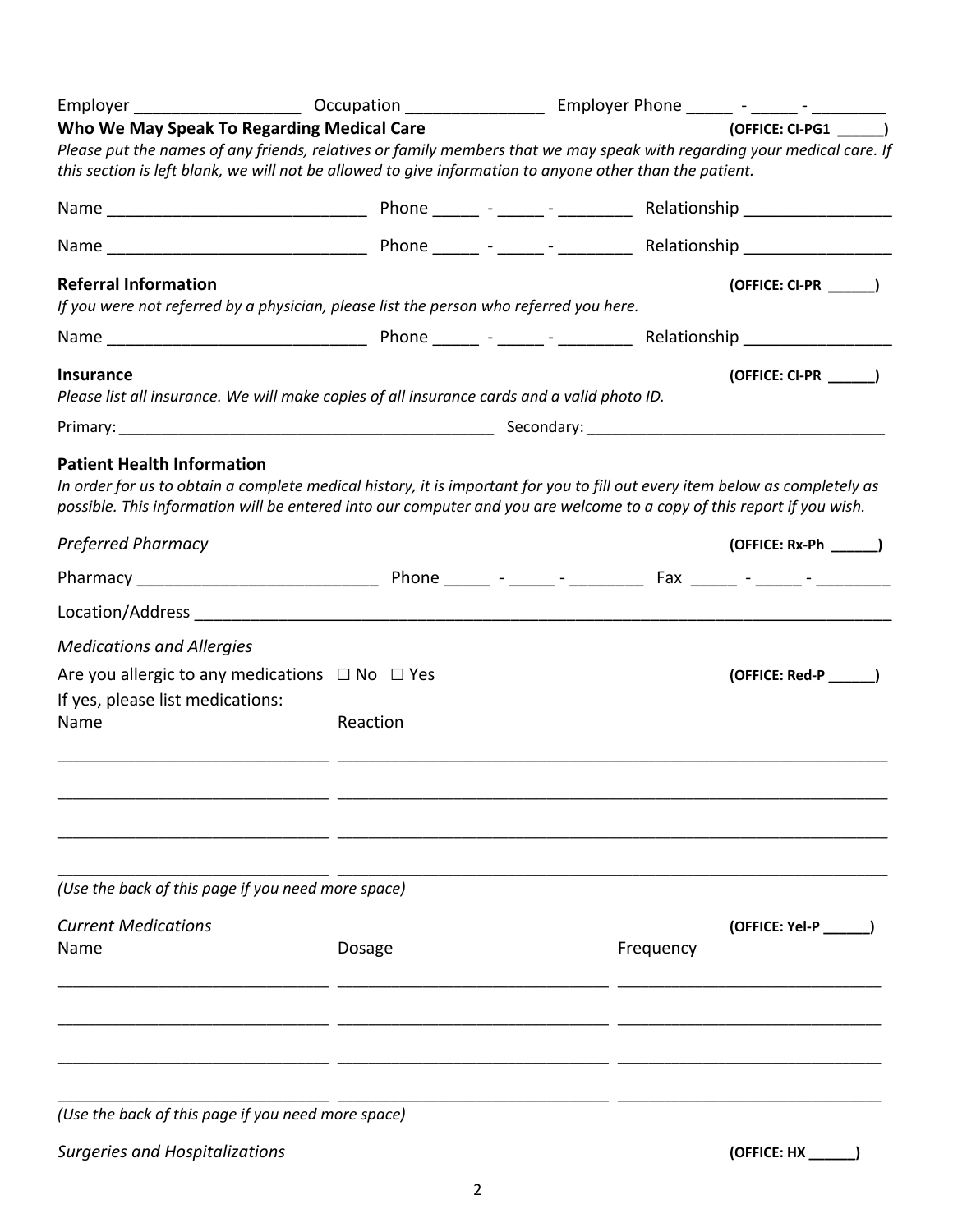Have you ever had any problems with anesthesia (being numbed or put to sleep)?  $\Box$  No  $\Box$  Yes If yes, please describe the problem or reaction:

\_\_\_\_\_\_\_\_\_\_\_\_\_\_\_\_\_\_\_\_\_\_\_\_\_\_\_\_\_\_\_\_\_\_\_\_\_\_\_\_\_\_\_\_\_\_\_\_\_\_\_\_\_\_\_\_\_\_\_\_\_\_\_\_\_\_\_\_\_\_\_\_\_\_\_\_\_\_\_\_\_\_\_\_\_\_\_\_\_\_\_\_\_\_\_\_\_\_\_\_\_\_\_\_\_\_\_\_

| List any surgeries you have had (including dates). Please be as specific as possible:                                                                                                                                                                                                                                                                                                                                                                                                                                                                            |                                                |
|------------------------------------------------------------------------------------------------------------------------------------------------------------------------------------------------------------------------------------------------------------------------------------------------------------------------------------------------------------------------------------------------------------------------------------------------------------------------------------------------------------------------------------------------------------------|------------------------------------------------|
|                                                                                                                                                                                                                                                                                                                                                                                                                                                                                                                                                                  |                                                |
| Have you ever been hospitalized for non-surgical reasons? $\Box$ No $\Box$ Yes<br>If yes, please describe the hospitalization:                                                                                                                                                                                                                                                                                                                                                                                                                                   |                                                |
| Do you have a pacemaker or other internal defibrillator?                                                                                                                                                                                                                                                                                                                                                                                                                                                                                                         | $\Box$ No $\Box$ Yes                           |
| Please list the last month and year you have had a breast cancer screening exam, if applicable.<br>(Mammogram, Breast MRI, etc)                                                                                                                                                                                                                                                                                                                                                                                                                                  | Month & Year                                   |
| Please list what year you received the pneumonia vaccine, if applicable.                                                                                                                                                                                                                                                                                                                                                                                                                                                                                         | Year                                           |
| Please list what month and year you received the flu vaccine, if applicable.                                                                                                                                                                                                                                                                                                                                                                                                                                                                                     | Month & Year                                   |
| I hereby acknowledge that I have received a copy of the Colorado Voice Clinic, P.C. Notice of Privacy Practices. I<br>authorize you to use or disclose my personal health information to collect payment for the services and<br>treatment I require or request. I authorize the release of any medical information and payment of medical<br>benefits to the undersigned physician or supplier for services necessary to process a claim. I agree to be<br>responsible for any deductible, co-insurance, co-pay, or any other balance not paid by my insurance. |                                                |
| Signature<br>(Insured or Authorized Person)                                                                                                                                                                                                                                                                                                                                                                                                                                                                                                                      | Today's Date $\frac{\ }{\ }$ / $\frac{\ }{\ }$ |

**OFFICE: PI-Photo \_\_\_\_\_\_ HIPAA \_\_\_\_\_\_ Chart # \_\_\_\_\_\_\_\_\_\_\_\_\_\_\_\_\_\_\_\_\_\_\_\_\_\_\_**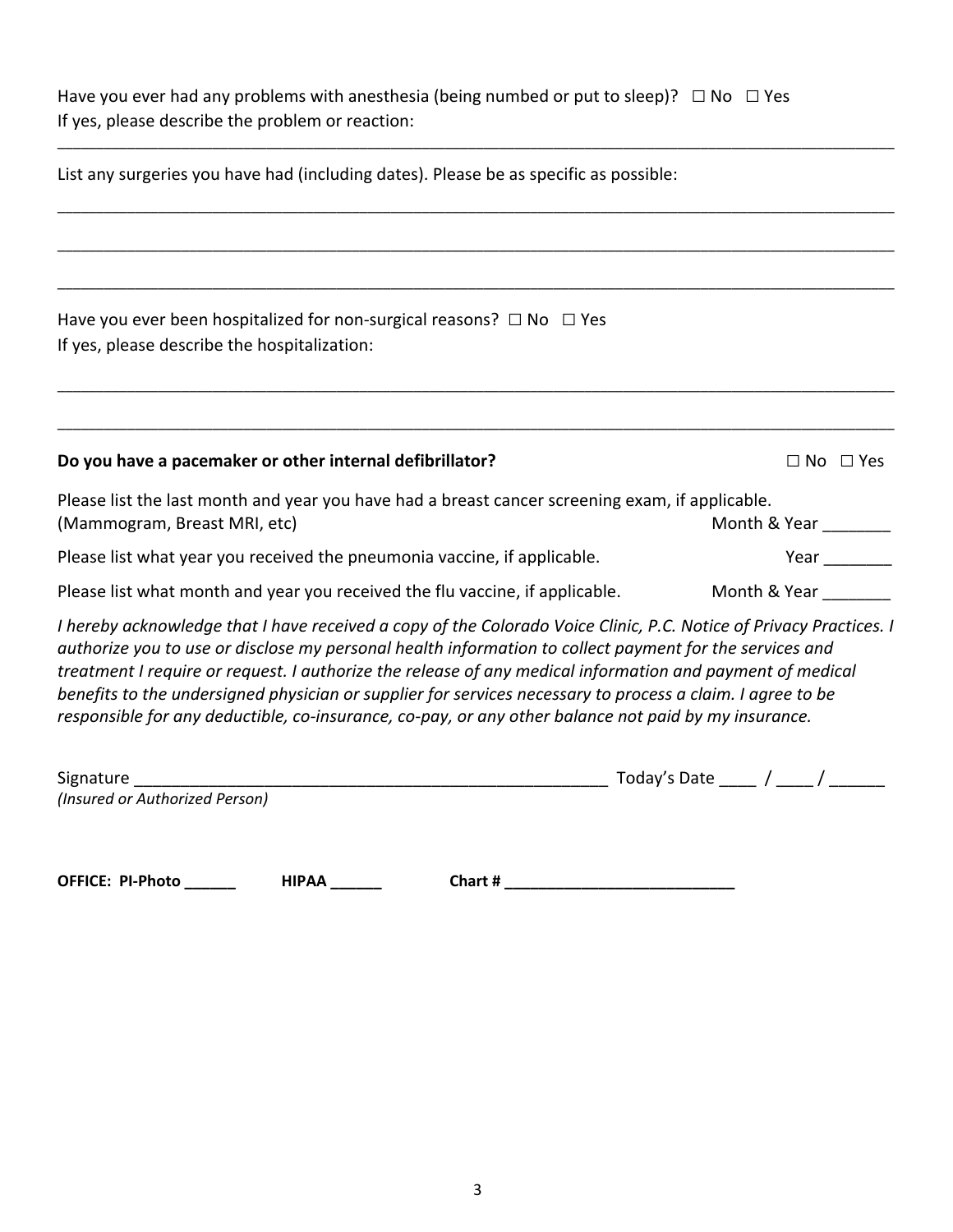

Please State in your own words why you are here today.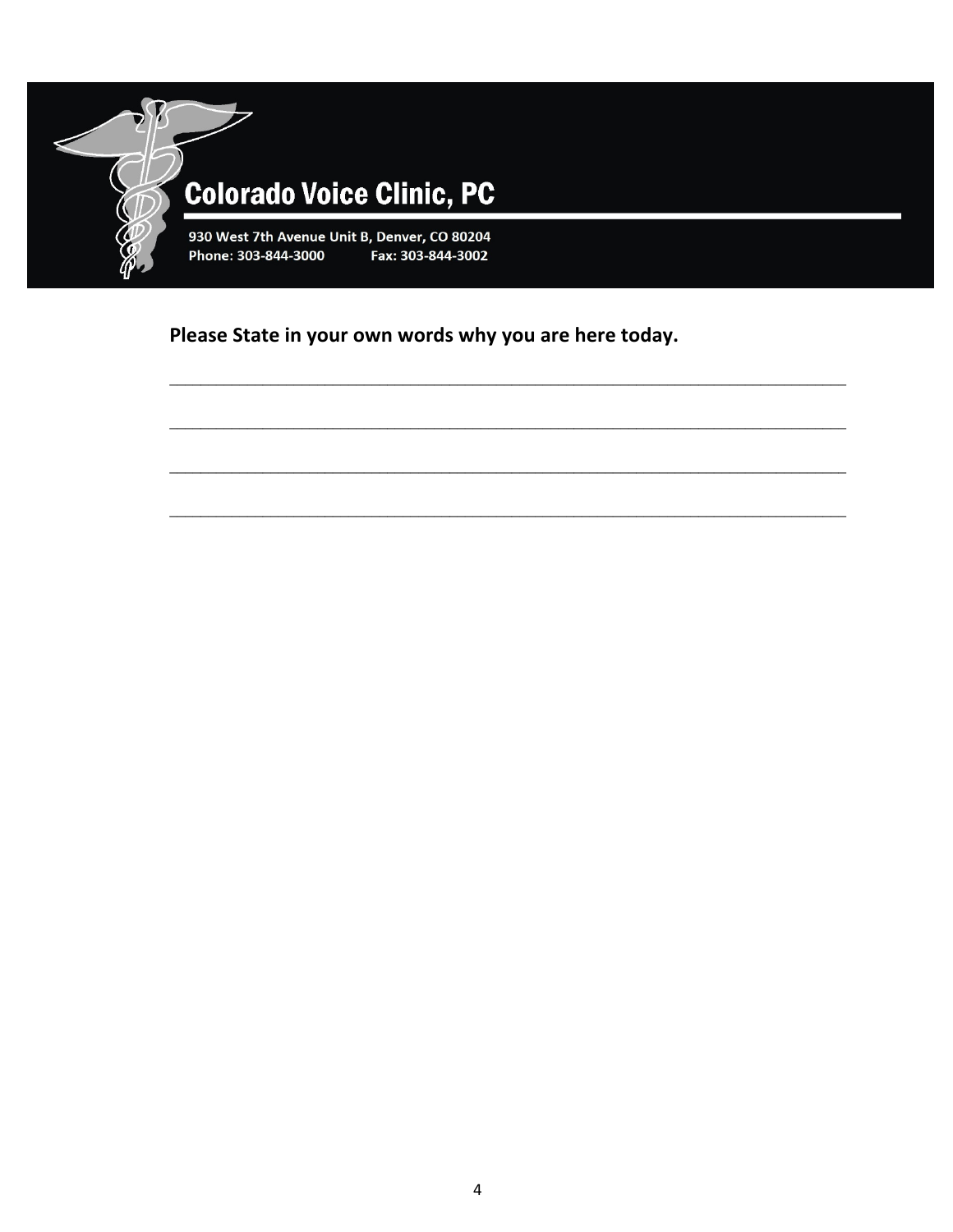

# **Colorado Voice Clinic, PC**

930 West 7th Avenue Unit B, Denver, CO 80204 Fax: 303-844-3002

### **Surprise/Balance Billing Disclosure Form**

#### **Surprise Billing – Know Your Rights**

Beginning January 1, 2020, Colorado state law protects you\* from "surprise billing," also known as "balance billing." These protections apply when:

- You receive covered emergency services, other than ambulance services, from an outof-network provider in Colorado, and/or
- You unintentionally receive covered services from an out-of-network provider at an innetwork facility in Colorado.

#### **What is surprise/balance billing, and when does it happen?**

If you are seen by a health care provider or use services in a facility or agency that is not in your health insurance plan's provider network, sometimes referred to as "out-of-network," you may receive a bill for additional costs associated with that care. Out-of-network health care providers often bill you for the difference between what your insurer decides is the eligible charge and what the out-of-network provider bills as the total charge. This is called "surprise" or "balance" billing.

#### **When you CANNOT be balance-billed:**

#### **Emergency Services**

If you are receiving emergency services, the most you can be billed for is your plan's in-network cost-sharing amounts, which are copayments, deductibles, and/or coinsurance. You cannot be balance-billed for any other amount. This includes both the emergency facility where you receive emergency services and any providers that see you for emergency care.

#### **Non-emergency Services at an In-Network or Out-of-Network Health Care Provider**

The health care provider must tell you if you are at an out-of-network location or at an in-network location that is using out-of-network providers. They must also tell you what types of services that you will be using may be provided by any out-of-network provider.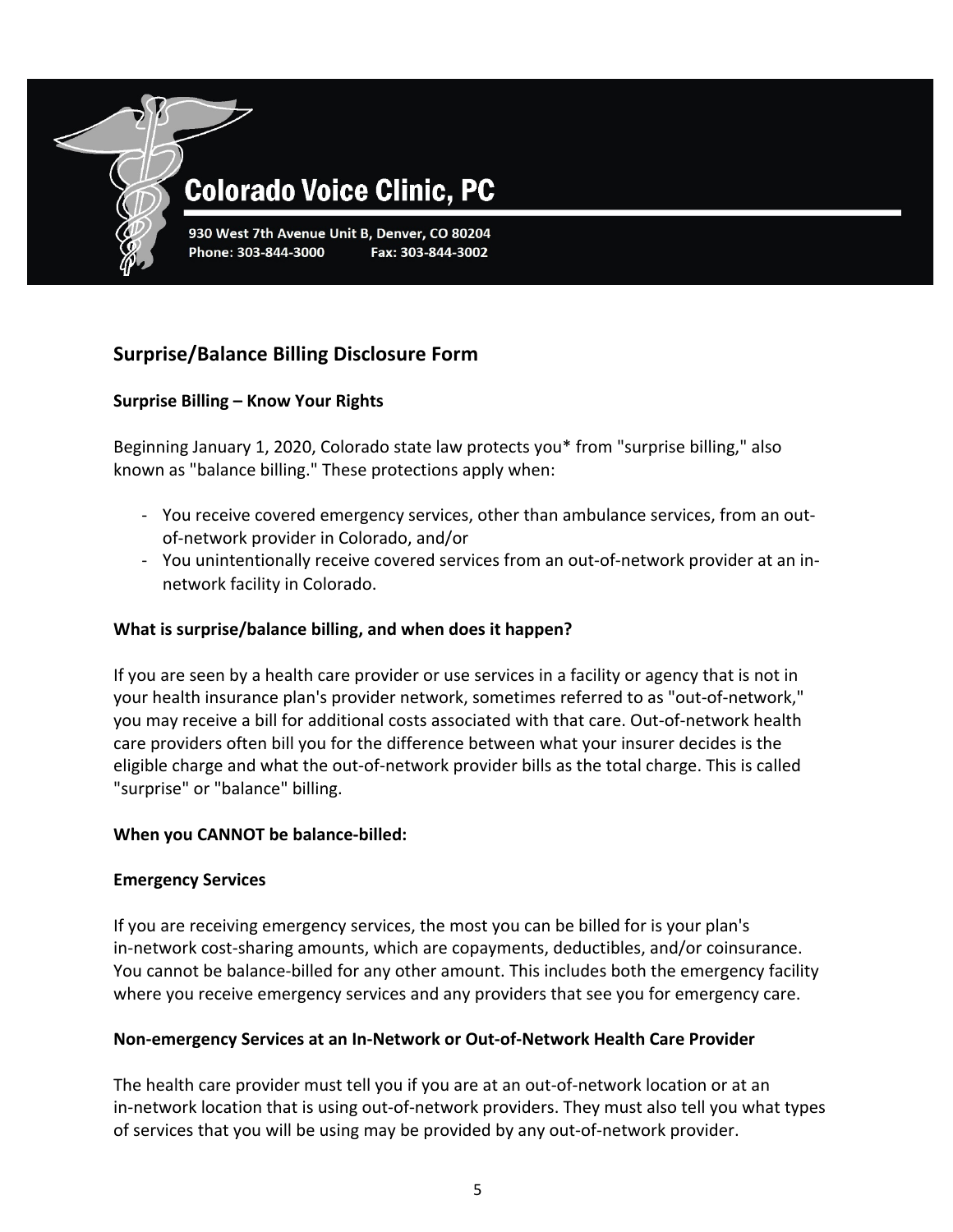**You have the right** to request that in-network providers perform all covered medical services. However, you may have to receive medical services from an out-of-network provider if an in-network provider is not available. In this case, the most you can be billed for **covered** services is your in-network cost-sharing amount, which are copayments, deductibles, and/or coinsurance. These providers cannot balance bill you for additional costs.

#### **Additional Protections**

- Your insurer will pay out-of-network providers and facilities directly.
- Your insurer must count any amount you pay for emergency services or certain out-ofnetwork services (described above) toward your in-network deductible and out-ofpocket limit.
- Your provider, facility, hospital, or agency must refund any amount you overpay within sixty days of being notified.
- No one, including a provider, hospital, or insurer can ask you to limit or give up these rights.

#### *If you receive services from an out-of-network provider or facility or agency OTHER situation, you may still be balance billed, or you may be responsible for the entire bill. If you intentionally receive nonemergency services from an out-of-network provider or facility, you may also be balance billed.*

If you want to file a complaint against your health care provider, you can submit an online complaint by visiting this website: https://www.colorado.gov/pacific/dora/DPO File Complaint

If you think you have received a bill for amounts other than your copayments, deductible, and/or coinsurance, please contact the billing department, or the Colorado Division of Insurance at 303-894-7490 or 1-800-930-3745.

\*This law does NOT apply to ALL Colorado health plans. It only applies if you have a "CO-DOI" on your health insurance ID card.

Please contact your health insurance plan at the number on your health insurance ID card or the Colorado Division of Insurance with questions.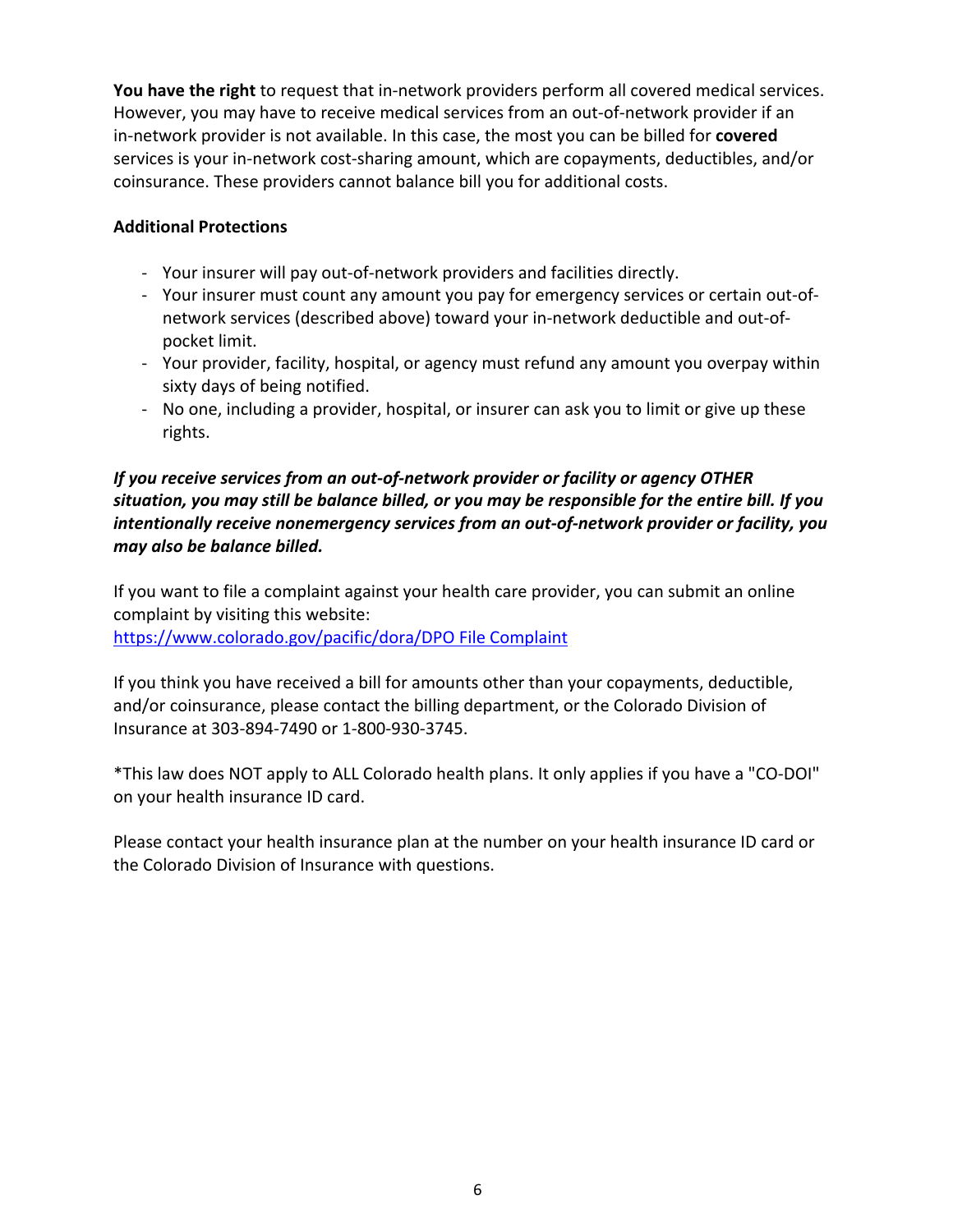

930 West 7th Avenue Unit B, Denver, CO 80204 Phone: 303-844-3000 Fax: 303-844-3002

Colorado Voice Clinic P.C. has a policy that requires patients to cancel their appointments with Dr. David Opperman or Jill Brogdon, FNP-BC at least 24 hours prior to the scheduled appointment time.

I am consenting to a \$50.00 office charge for not cancelling my appointment with Colorado Voice Clinic within 24 hours prior to my appointment. I understand that I will be charged for any appointment that was cancelled or changed after the 24-hour period.

I acknowledge that I have received and had an opportunity to review the Surprise/Balance Billing Disclosure Form. I also acknowledge that I am voluntarily and intentionally seeking services from Colorado Voice Clinic, P.C. I further acknowledge that I have been told if Colorado Voice Clinic, P.C. is out-of-network, the types of services an out-of-network health care provider may provide, and my right to request an in-network health care provider to provide the services.

\_\_\_\_\_\_\_\_\_\_\_\_\_\_\_\_\_\_\_\_\_\_\_\_\_\_\_\_\_\_\_\_\_\_\_\_\_\_\_\_\_\_\_\_\_\_\_\_ \_\_\_\_\_\_\_\_\_\_\_\_\_\_\_\_

Patient Signature Date Date Date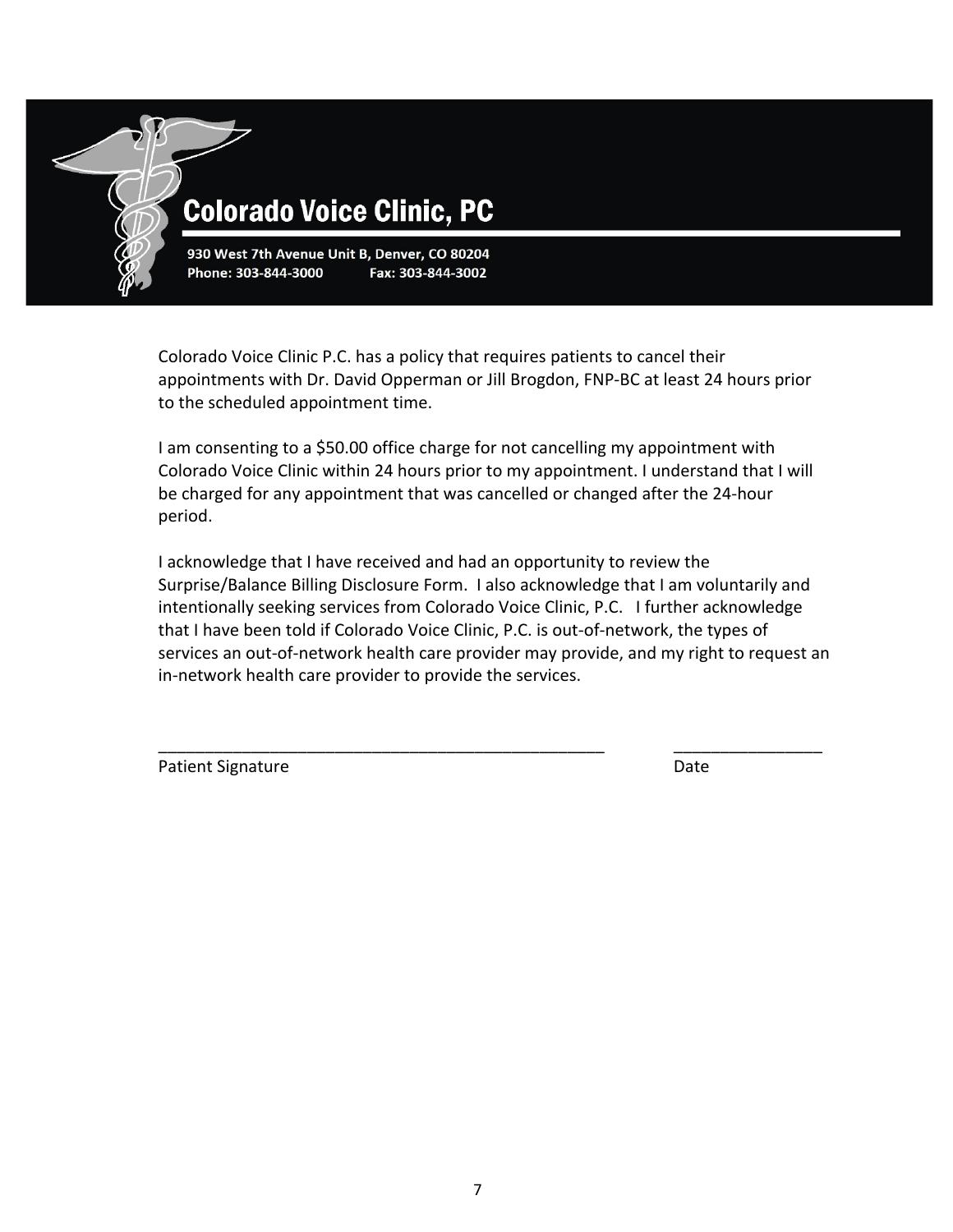

## **Colorado Voice Clinic, PC**

930 West 7th Avenue Unit B, Denver, CO 80204 Phone: 303-844-3000 Fax: 303-844-3002

#### **COLORADO VOICE CLINIC, P.C.**

*Thank you for choosing Colorado Voice Clinic as your healthcare provider. We are honored by your choice and are committed to providing you with the highest quality of healthcare. We ask that you read and sign this form to acknowledge your agreement and understanding of our financial responsibility policy.*

#### **FINANCIAL RESPONSIBILITY POLICY**

- **1. You are financially responsible for payment in full of all charges incurred regardless of insurance coverage. If your insurance company denies payment or makes partial payment, you are still responsible for the balance due. Further, you acknowledge you are aware that if any of the following circumstances apply, they may cause your insurance company to deny payment or make partial payment. This list is not exhaustive – your insurance company may deny payment or make partial payment for other reasons – it is your responsibility to verify that your insurance company will pay the charges incurred.** 
	- a. If you fail to accurately and fully complete any forms or provide any information requested by your insurance company.
	- b. If you fail to pay your insurance premiums when due.
	- c. If there is any miscommunication between you and your insurance company or between your insurance company and Colorado Voice Clinic, P.C.
	- d. If your insurance plan does not cover the services provided or the equipment used.
	- e. If you have not obtained a referral or authorization required by your insurance plan.
	- f. If you fail to comply with any of the terms of your insurance plan.
	- g. If Colorado Voice Clinic, P.C. is not a contracted provider with your insurance plan (i.e., it is out-of-network). (**NOTE: COLORADO VOICE CLINIC, P.C. IS NOT A CONTRACTED PROVIDER WITH MOST INSURANCE PLANS OFFERED THROUGH AFFORDABLE CARE ACT EXCHANGES AND AS A RESULT YOU WILL BE FINANCIALLY RESPONSIBLE FOR ALL CHARGES**).

**Notwithstanding anything herein to the contrary, you are entitled to the protections set forth in the Surprise/Balance Billing Disclosure Form if you receive covered emergency services, other than ambulance services, from an out-of-network provider and/or you unintentionally receive covered services from an out-of-network provider at an innetwork facility in Colorado.**